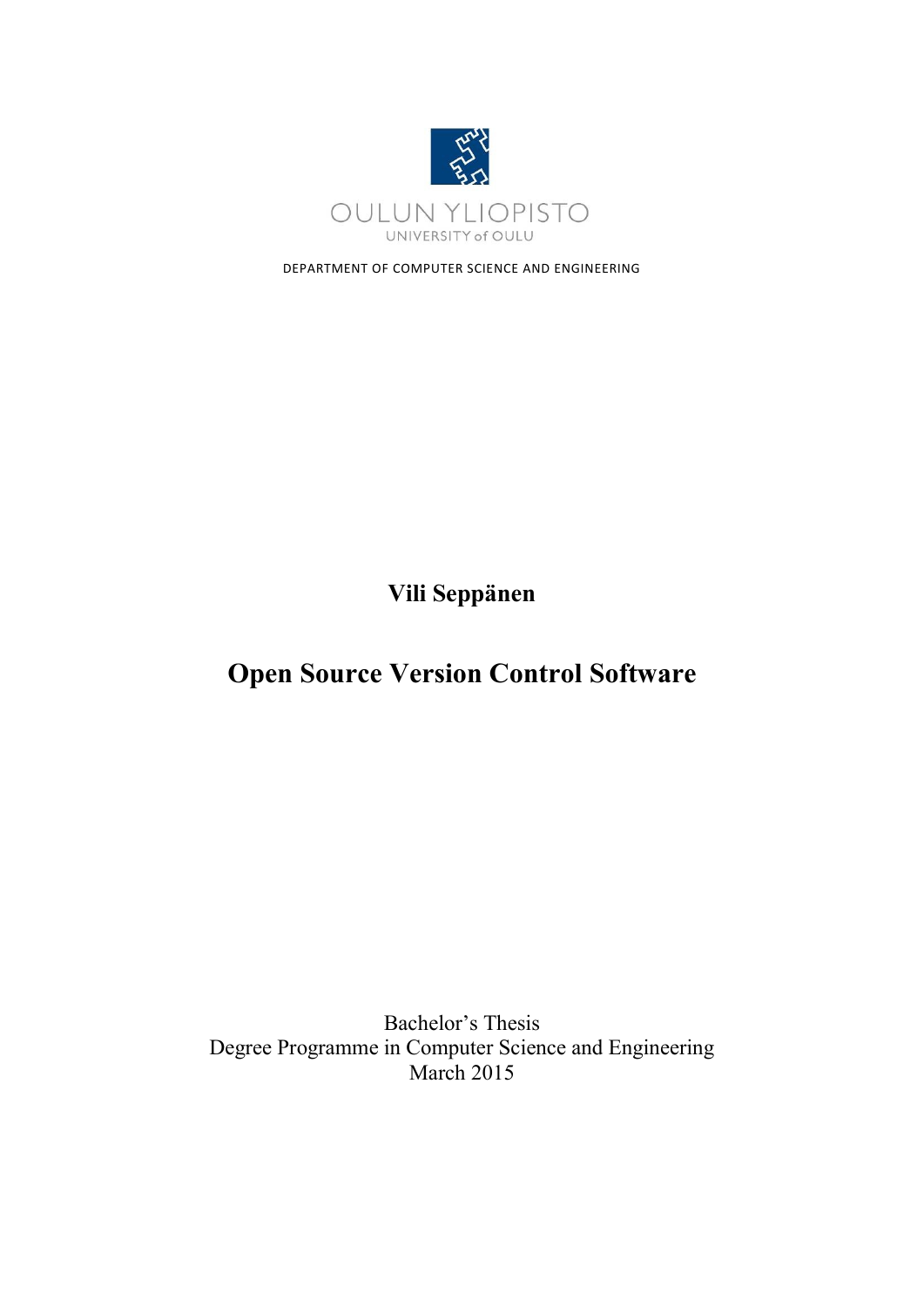**Seppänen V. (2015) Open Source Version Control Software.** University of Oulu, Department of Computer Science and Engineering. Bachelor's Thesis, 22 p.

## **ABSTRACT**

**The environment around open source version control software is very opinionated and therefore it is hard to find unbiased comparison between different open source version control software. This Bachelor's thesis provides background and covers the basics of version control systems. Thesis also categorizes and differentiates the main types of version control systems, by investigating the way they handle repositories and by categorizing them to centralized and distributed. Finally, this thesis provides the unbiased technical comparison of the selected open source version control software and a way to map a suitable one for a software project. Comparison of technical details is collected into tables for easy interpretation and the main differentiators are explained more carefully. Mapping is achieved by pairing the major characteristics of different software projects with the technical features of version control systems and then with version control software that best supports these specific features. Pairing of the software project and the version control software is further refined with technical details that are not covered by the needs of major characteristics of the software project. Selection of the open source version control software is restricted to the four most popular ones.**

**Keywords: CVS, Subversion, Git, Mercurial**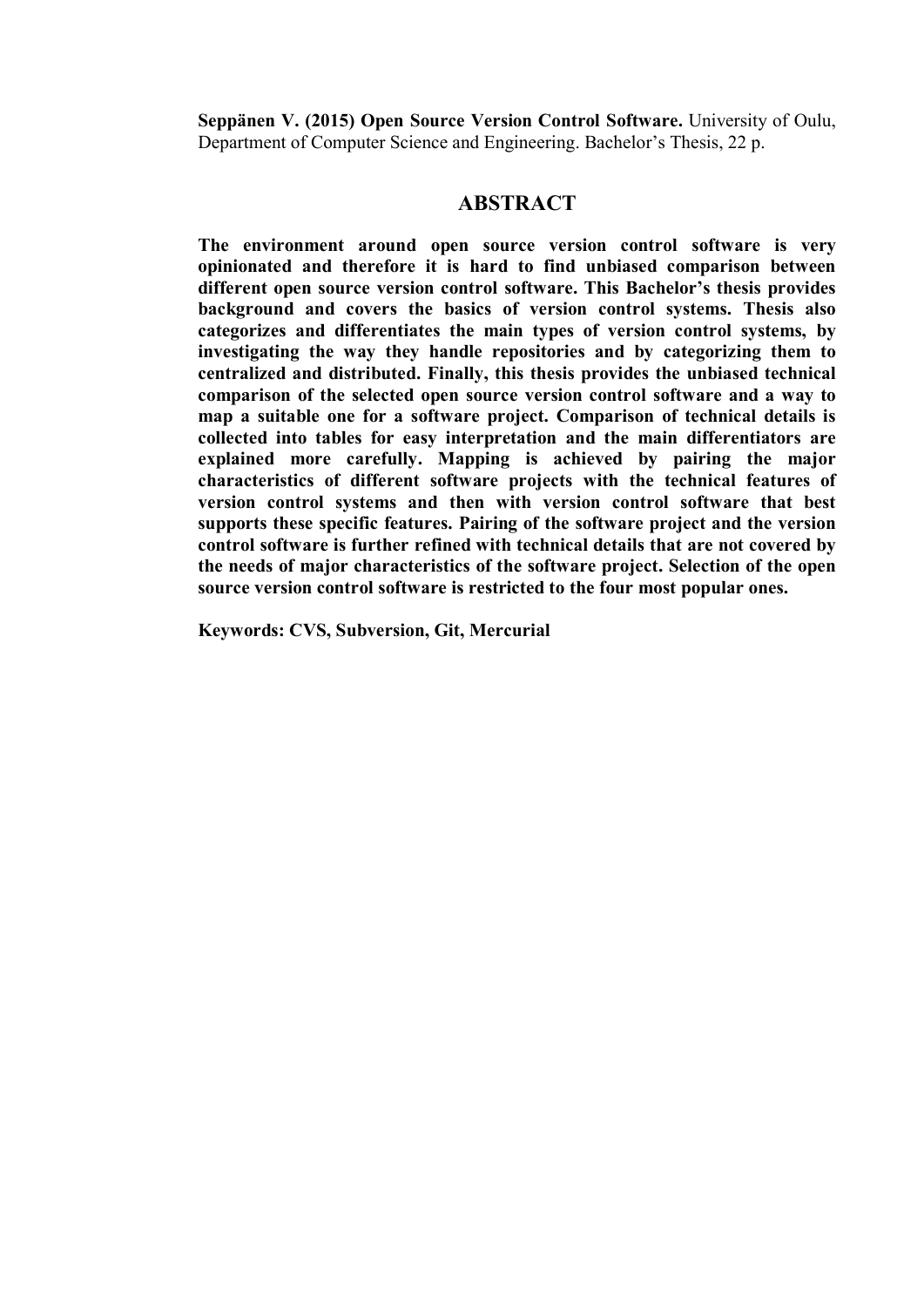**Seppänen V. (2015) Avoimen lähdekoodin versionhallintaohjemistot.** Oulun yliopisto, tietotekniikan osasto. Kandidaatintyö, 22 s.

## **TIIVISTELMÄ**

**Avoimen lähdekoodin versionhallintaohjelmistoista on vaikea löytää puolueetonta vertailua, koska mielipiteet niiden ympärillä ovat hyvin polarisoituneita. Tämä kandidaatintyö tarjoaa taustatietoa ja käy läpi versionhallintajärjestelmien perusteet. Lisäksi tutkielma luokittelee ja erottaa versionhallintajärjestelmien päätyypit tarkastelemalla järjestelmien tapaa käyttää versionhallinnan varastoa ja kategorisoimalla järjestelmät sen mukaan keskitettyihin ja hajautettuihin. Tämä kandidaatintyö esittää myös puolueettoman teknisen vertailun yleisimmistä avoimen lähdekoodin versionhallintaohjelmistoista ja tavan kartoittaa ohjelmistoprojektiin sopiva versionhallintaohjelmisto. Tekninen vertailu on koottu taulukoiksi tulkinnan helpottamiseksi. Lisäksi pääeroavaisuudet on käyty läpi tarkemmin. Sopivan versionhallintaohjelmiston kartoittaminen ohjelmistoprojektiin on toteutettu yhdistämällä ohjelmistoprojektien tunnusomaiset piirteet versionhallintajärjestelmien ominaisuuksiin ja tämän jälkeen valitsemalla versionhallintaohjelmisto, joka toteuttaa kyseiset ominaisuudet. Tämän lisäksi versionhallintaohjelmiston valintaa tarkennetaan ottamalla huomioon ne tekniset eroavaisuudet, jotka eivät tule esiin tarkasteltaessa ohjelmistoprojektin tunnusomaisia piirteitä. Avoimen lähdekoodin versionhallintaohjelmistoista mukaan on valittu vain neljä käytetyintä.**

**Avainsanat: CVS, Subversion, Git, Mercurial**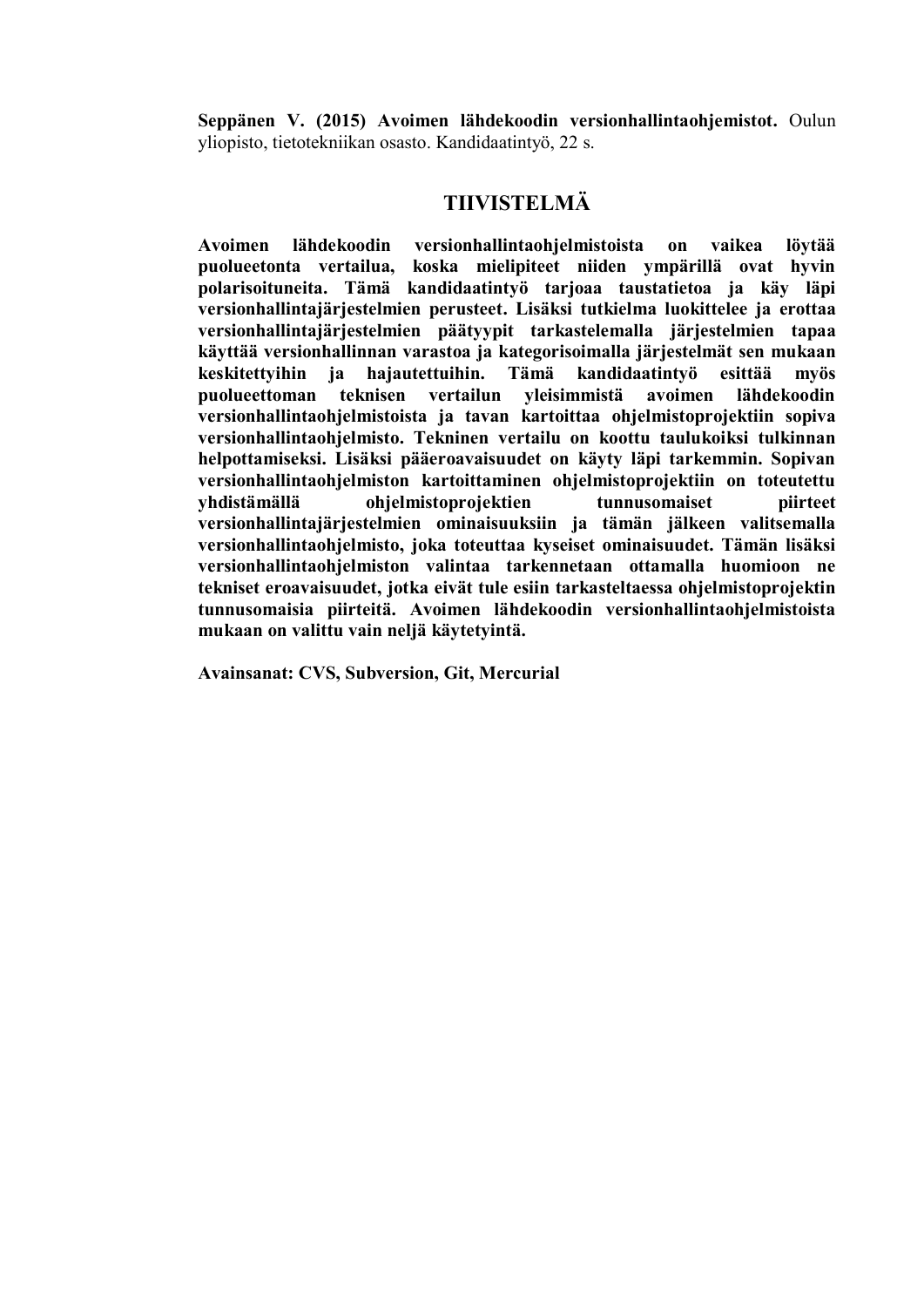## **TABLE OF CONTENTS**

|    | TIIVISTELMÄ.    |                                                |    |
|----|-----------------|------------------------------------------------|----|
|    |                 |                                                |    |
|    | <b>FOREWORD</b> |                                                |    |
|    |                 |                                                |    |
|    |                 |                                                |    |
| 2  |                 |                                                |    |
|    | 21              |                                                |    |
|    | 2.2.            |                                                |    |
| 3. |                 |                                                |    |
|    | 3.1.            |                                                |    |
|    | 32              |                                                |    |
| 4  |                 | PROJECT DEMANDS FOR VERSION CONTROL SYSTEM  16 |    |
|    | 4.1.            |                                                |    |
|    | 4.2.            |                                                |    |
|    | 4.3.            |                                                |    |
|    | 4.4.            |                                                |    |
|    | 4.5.            |                                                |    |
| 5. |                 | MAPPING SUITABLE VERSION CONTROL SOFTWARE 19   |    |
| 6  |                 | CONCLUSION                                     | 21 |
|    |                 |                                                | 22 |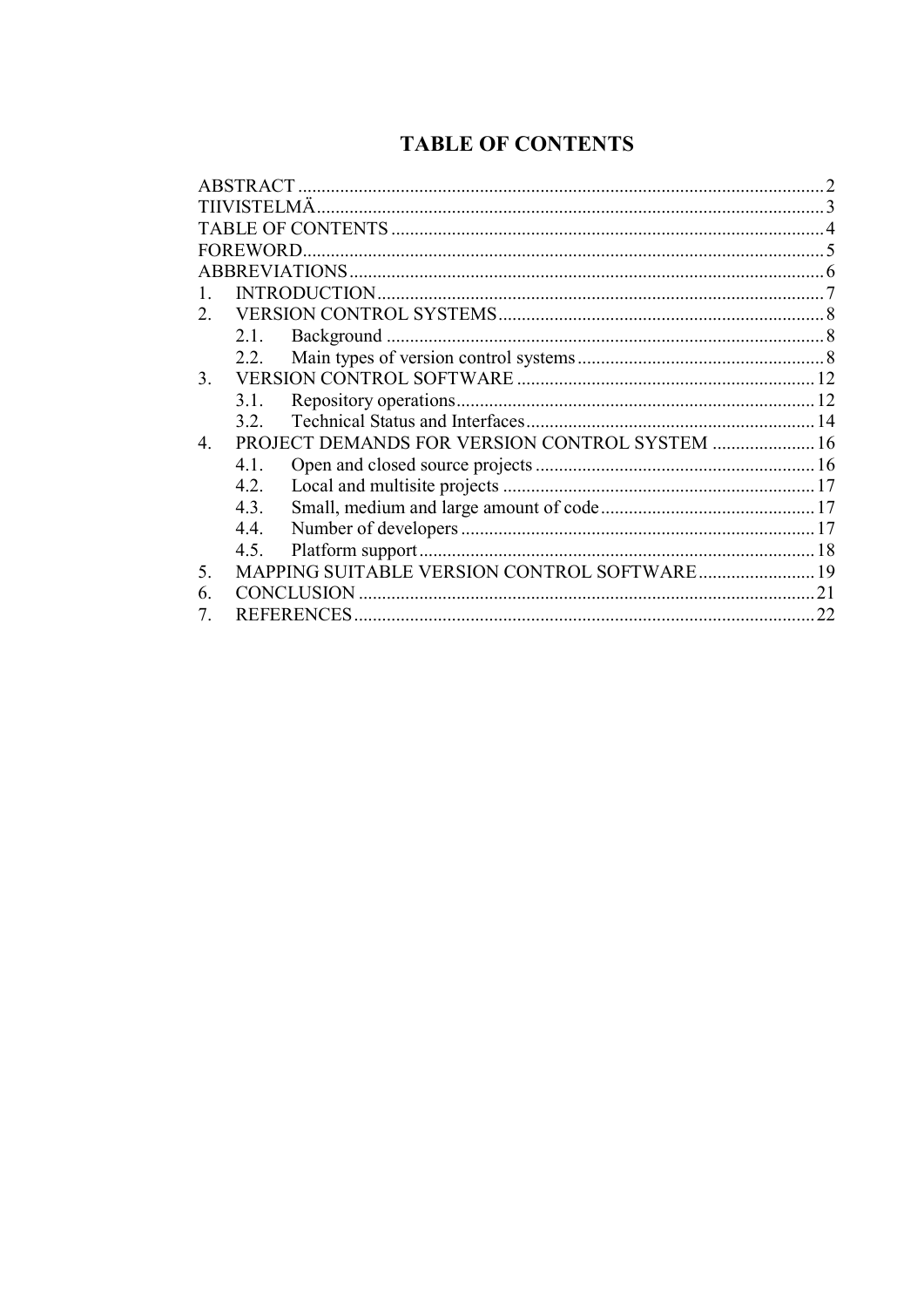### **FOREWORD**

The subject and the aim of this thesis are heavily inspired by my personal work history. While working as build manager in various projects I noticed that the selection of the version control software was often an afterthought or not thought at all. The version control system selected was usually the same that was used before, with no other fact to back up the selection. My personal opinion is that, careful selection of the version control software, backed up with technical facts, can have a positive effect in any project. I hope that this thesis encourages and helps to do so.

The aim of this Bachelor's thesis is to provide background and cover the basics of version control systems. Aim is also to categorize and differentiate the main types of version control systems, provide unbiased technical comparison of major open source version control software and at the end provide a way to map a suitable open source version control software for a software project. Aim is not to go through every technical detail, but to select the ones that can be compared and the ones that create the greatest differences between version control software.

I would like to thank my supervisor Dr. Tech. Acting Professor Jari Hannuksela (University of Oulu, Department of Computer Science and Engineering) for support, advice and feedback during the project.

Oulu, 24.3.2015

Vili Seppänen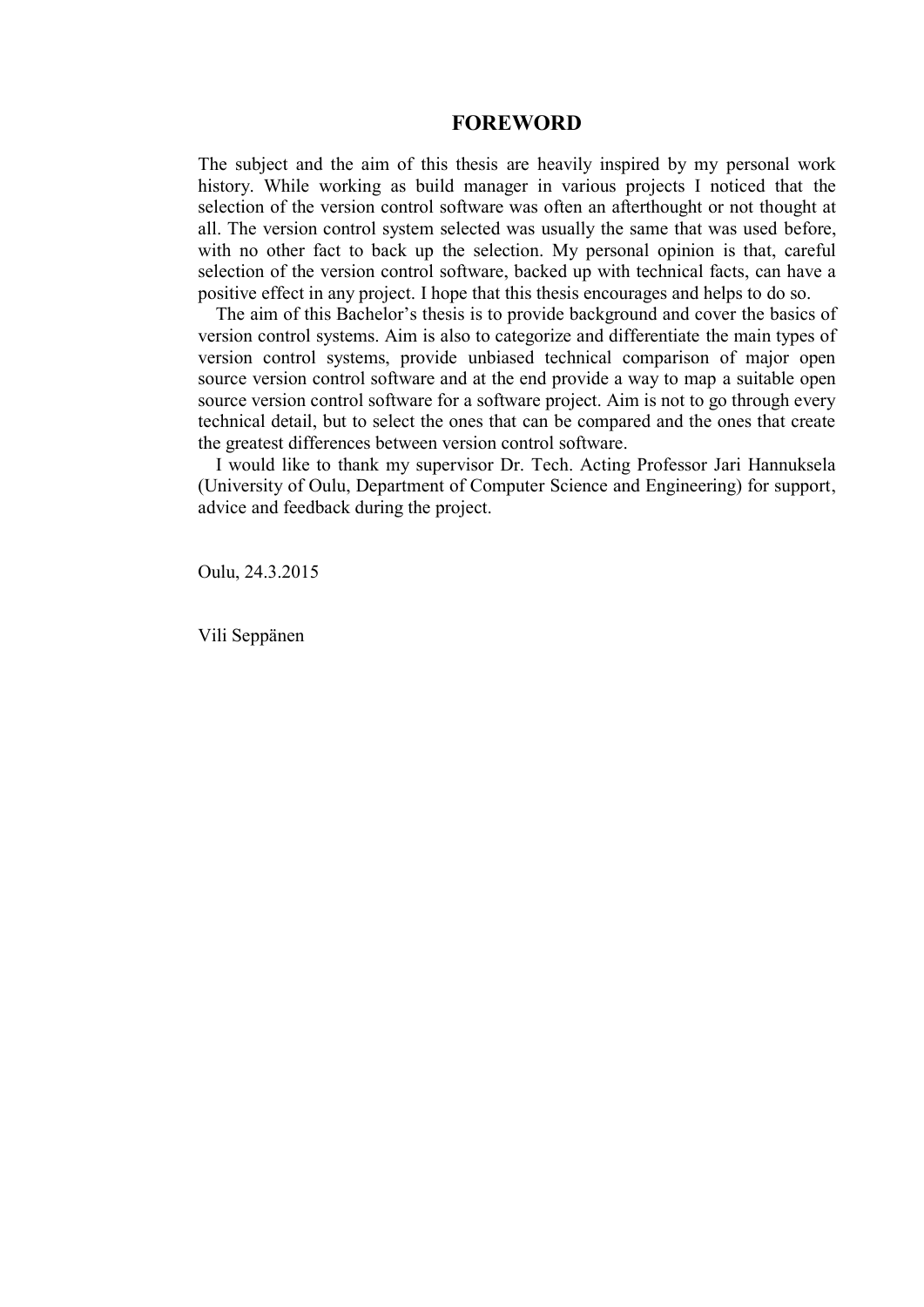## **ABBREVIATIONS**

CVS Concurrent Versions System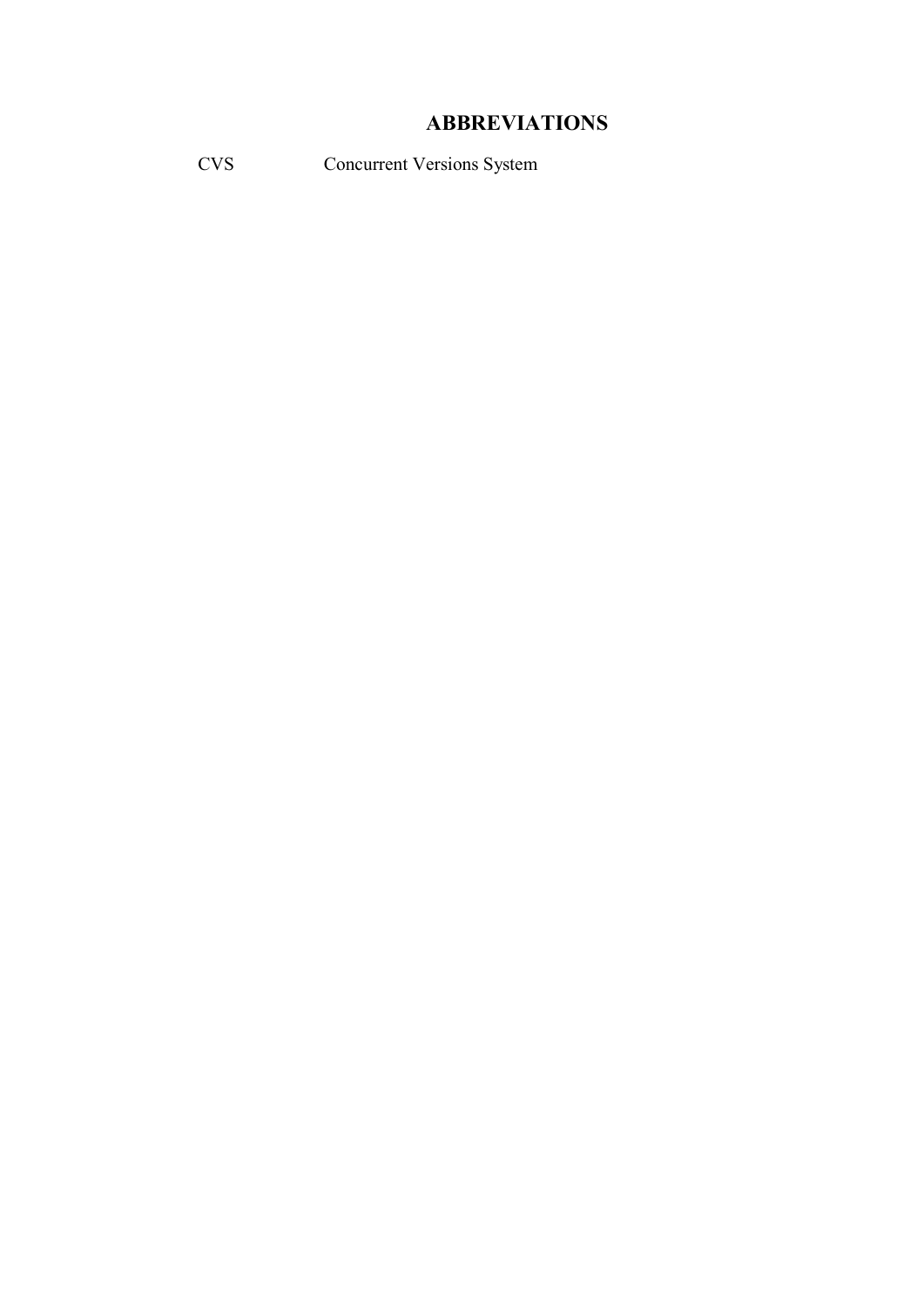## **1. INTRODUCTION**

Not so long ago there was only one major player in the open source version control software field and that was CVS (Concurrent Versions System). CVS started its life as a bunch of shell scripts in 1986 and evolved from that to be the de facto open source version control software with barely any competition until the rise of Subversion in the mid-2000s. Subversion began growing its user base and surpassed CVS. New de facto open source version control software was born. Again, there was no real competitor to challenge Subversion in quite a while. It was not until 2005, with announcement of Git and Mercurial, when Subversion met its major competitors.

Probably because of these long reigns of CVS and Subversion, they have grown large amount of devoted supporters. Git and Mercurial have grown their own supporter base through big open source projects. Large supporter bases and competing software usually lead to quite polarized atmosphere, but with CVS, Subversion, Git and Mercurial it does not end there. From the start, Git and Mercurial were created as competitors, to be the next Linux kernel version control system, Git winning at the end. This obviously created friction between Git and Mercurial camp. Another factor that has created discord in the open source version control scene, is not so praising comments about CVS and Subversion by Git creator Linus Torvalds [1]. This all adds up to a very opinionated environment where it is hard to find unbiased comparison between different open source version control software.

The aim of this Bachelor's thesis is to provide background and cover the basics of version control systems. The goal is also to categorize and differentiate the main types of version control systems, provide the unbiased technical comparison of major open source version control software and at the end provide a way to map a suitable open source version control software for a software project. The aim is not to go through every technical detail, but to select the ones that can be compared and the ones that create the greatest differences between version control software. Selection of the open source version control software is restricted to the four most popular ones.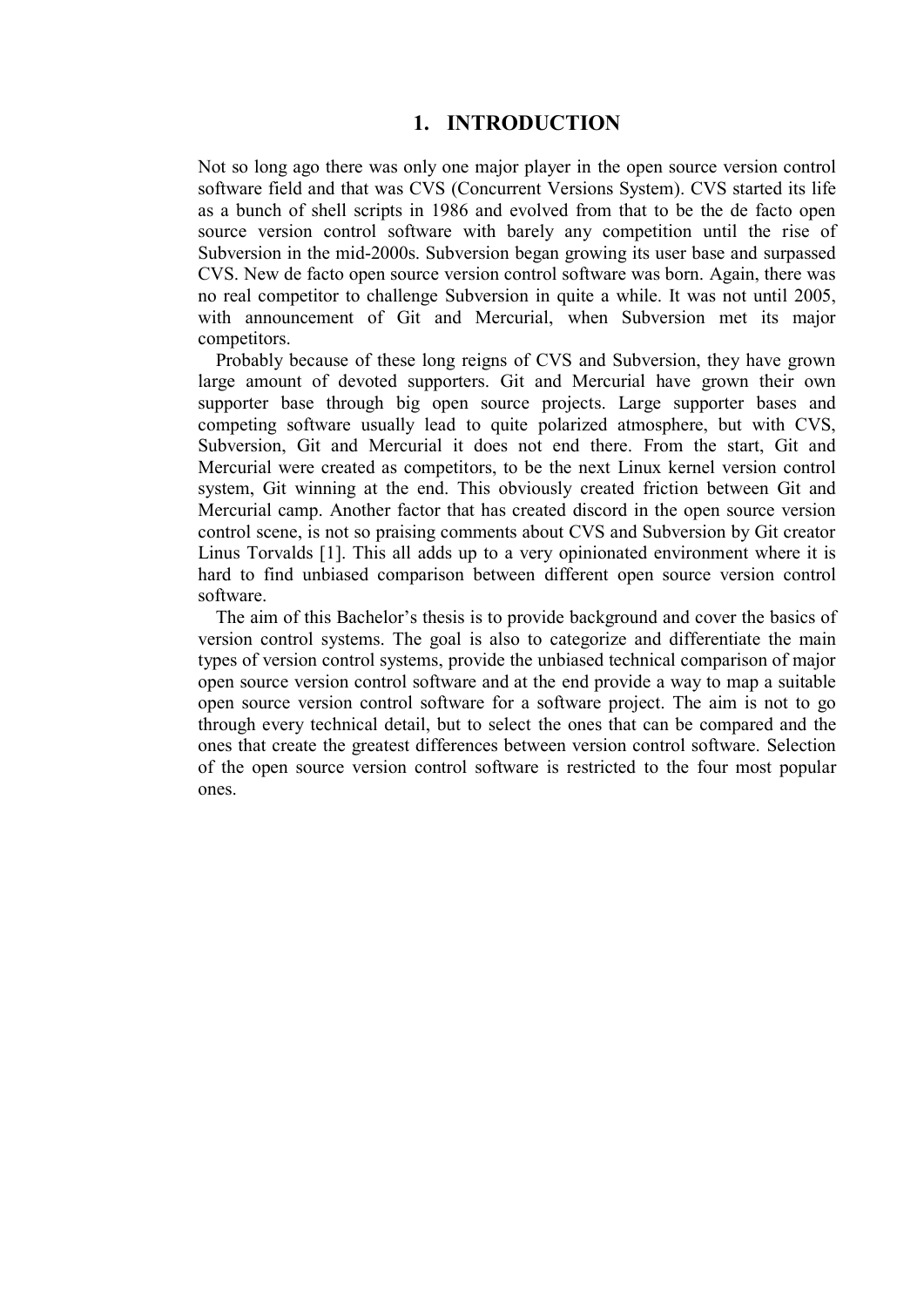## **2. VERSION CONTROL SYSTEMS**

#### **2.1. Background**

In its simplest form, a version control system provides a basic principle and method of storing files and changes done to them. This is achieved by using a repository. The repository contains the most recent version of each file and the change history that has led to that representation. Usually every change includes additional information such as the author and short description.

This all enables the version controls system to provide its most important features. It helps each contributor to understand the evolution to the current state of the software. It helps each contributor to understand the solutions selected. In addition, it states the author of each change. History tracking also enables to re-create earlier states of the software by removing the changes done after the wanted state. One more important feature is that the version control system provides a way for multiple contributors to work on the same project or even on the same file at the same time in organized manner [2]. The approach how this is done is the main differentiator between version control system types.

#### **2.2. Main types of version control systems**

Version control systems can be divided into centralized and distributed version control systems by studying the way they handle repositories and sharing of changes between contributors.

A centralized version control system relies in one central master repository. Development is done against checkouts taken from the master repository. Checkout is a copy of files of the situation of master repository at the moment checkout is created [3]. After checkout is created, it can be updated to receive the latest changes from the master repository [4]. Contributors create changes against the checkout and after the change is complete, it is committed. When change is committed, it is uploaded to the master repository and if it does not conflict with other changes in master repository, it is accepted in [2]. Other contributors receive the change from the master repository when they update their checkout. This workflow is presented in Fig. 1 [5].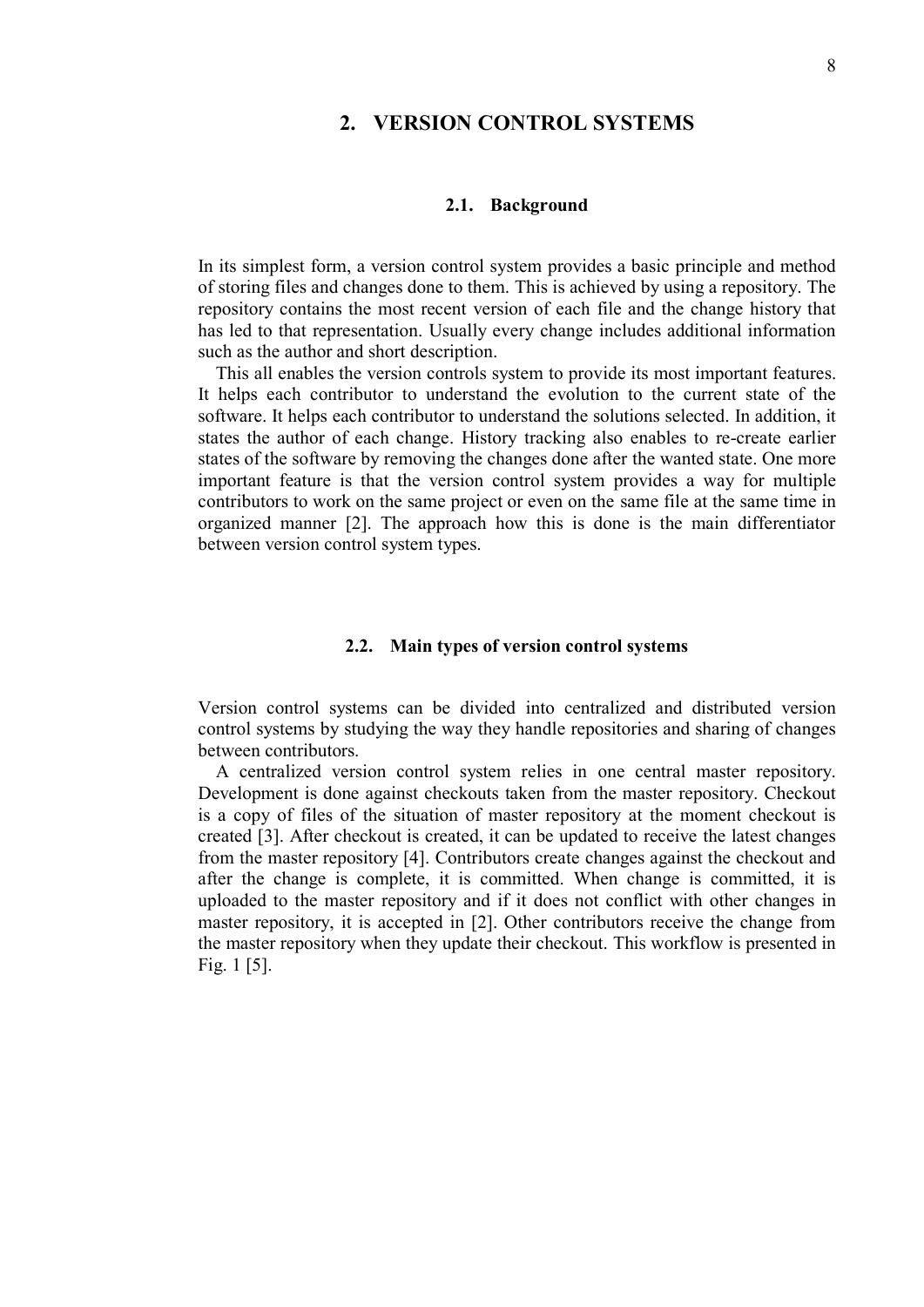

Figure 1. Centralized Workflow.

Because centralized version control systems rely on one repository that contains the correct state of the project, it is common practice restrict write accesses so that only trusted contributors are allowed to commit changes [3, 5]. This is not usually a problem in commercial development where all of the developers can be considered trusted, but can lead more difficult ways of sharing solutions in open source development where you cannot consider everybody a trusted contributor.

A distributed version control system does not require the central repository; instead, each checkout is a repository by its own right, containing the files and complete history. Each contributor commits changes in one's local repository. Change can then be shared by providing address and access to that repository for other contributors so they can pull the changes they want to their own repositories or even clone the whole repository for themselves [2]. Since every contributor owns their own repository and everyone can choose what changes to pull from others, there is no need for trusted committers and the quality of the change comes more defining factor.

Version control systems provide the parallel evolution of software in form of branches. In the centralized version control, it is common to have a main branch that contains the current development. Other branches can be created, for example, to maintain the old version of the software or to develop a new feature without risking the main branch development. In new feature branches, the goal should still be to merge it to the main branch once done [3].

In the distributed version control situation is quite different. Distributed version control systems actually encourage creating a new branch for each change [2, 3]. Everybody has their own repository and therefore they own all of the branches in that repository. Because of this, no one branch can be automatically considered to contain the mainline situation of the content, like in the centralized version control. Similar development lines are still needed. This is achieved by selecting principal branches. For example, a developer group selects Lucy to maintain the main development branch as the principal branch in the blessed repository that only she has write access to. After this, Lucy is one that reviews suggested changes and selects changes to be pulled from developers and merged to the main development branch. Other developers can then pull the main development branch changes from blessed repository. The same kind of selection process is done for all needed development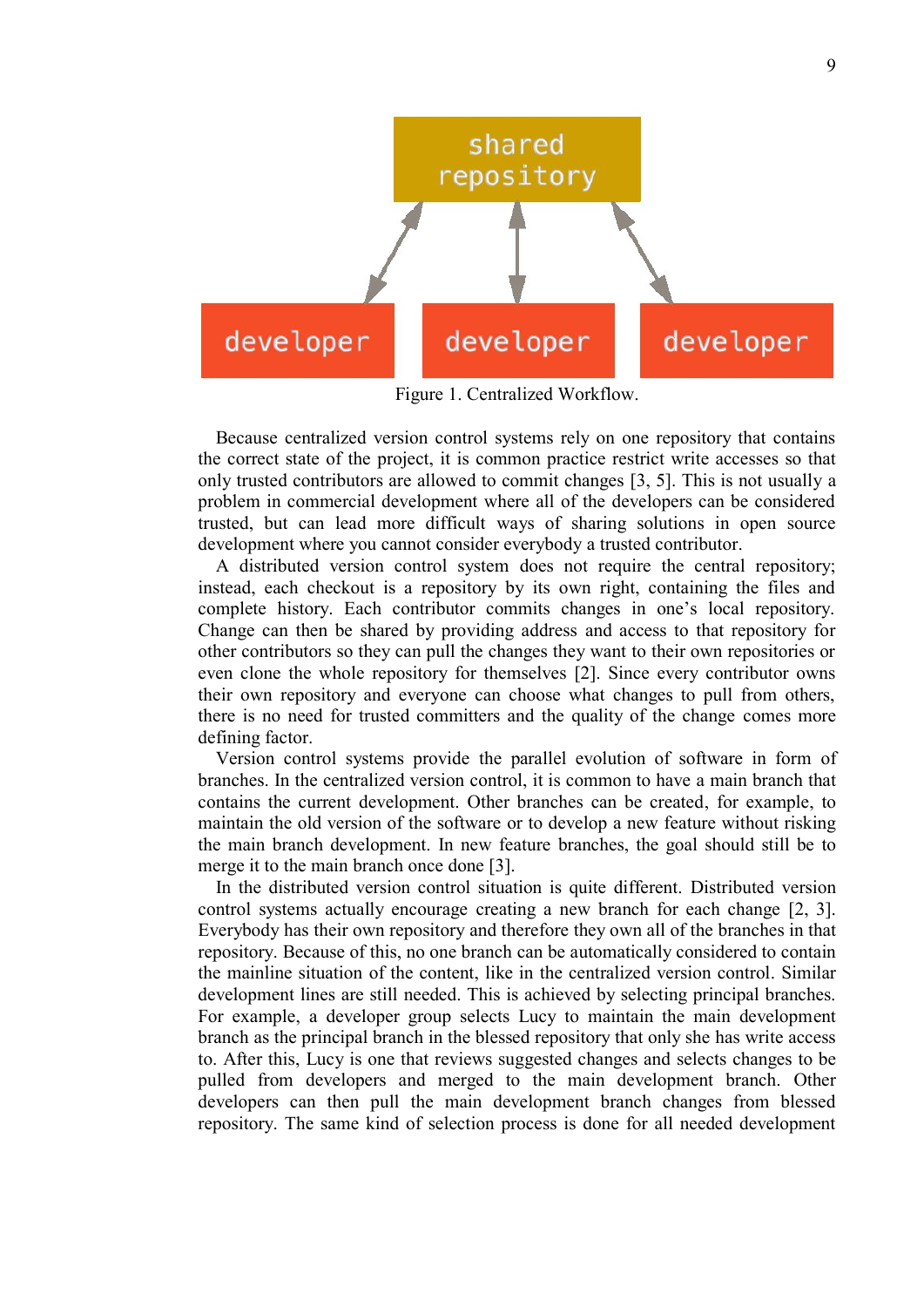lines, selected persons are called integration managers [3, 5]. This is called the integration manager workflow, presented in Fig. 2 [5].



Figure 2. Integration manager workflow.

For larger projects with hundreds of contributors and massive amount of changes, it is not feasible for one person to handle reviewing and merging all of the changes to the principal branch. The benevolent dictator workflow, presented in Fig. 3 [5], addresses this problem. First, the project is divided into several parts and integration manager is selected for each part. These integration managers are called lieutenants. Lieutenants pull changes from developers, reviews and merge them in their own repositories. Above all lieutenants is one more integration manager called benevolent dictator. Benevolent dictator pulls changes from lieutenants' repositories, reviews and merges selected changes to the main development branch in blessed repository. Other developers and lieutenants can then pull the main development branch changes from the blessed repository [5].



Figure 3. Benevolent dictator workflow.

A distributed version control system can also be used in the centralized manner. One or few central repositories are provided where all other repositories are cloned from and contributors are allowed to push the finished changes to the central repositories [2]. This kind of working is a challenge in respect of code correctness of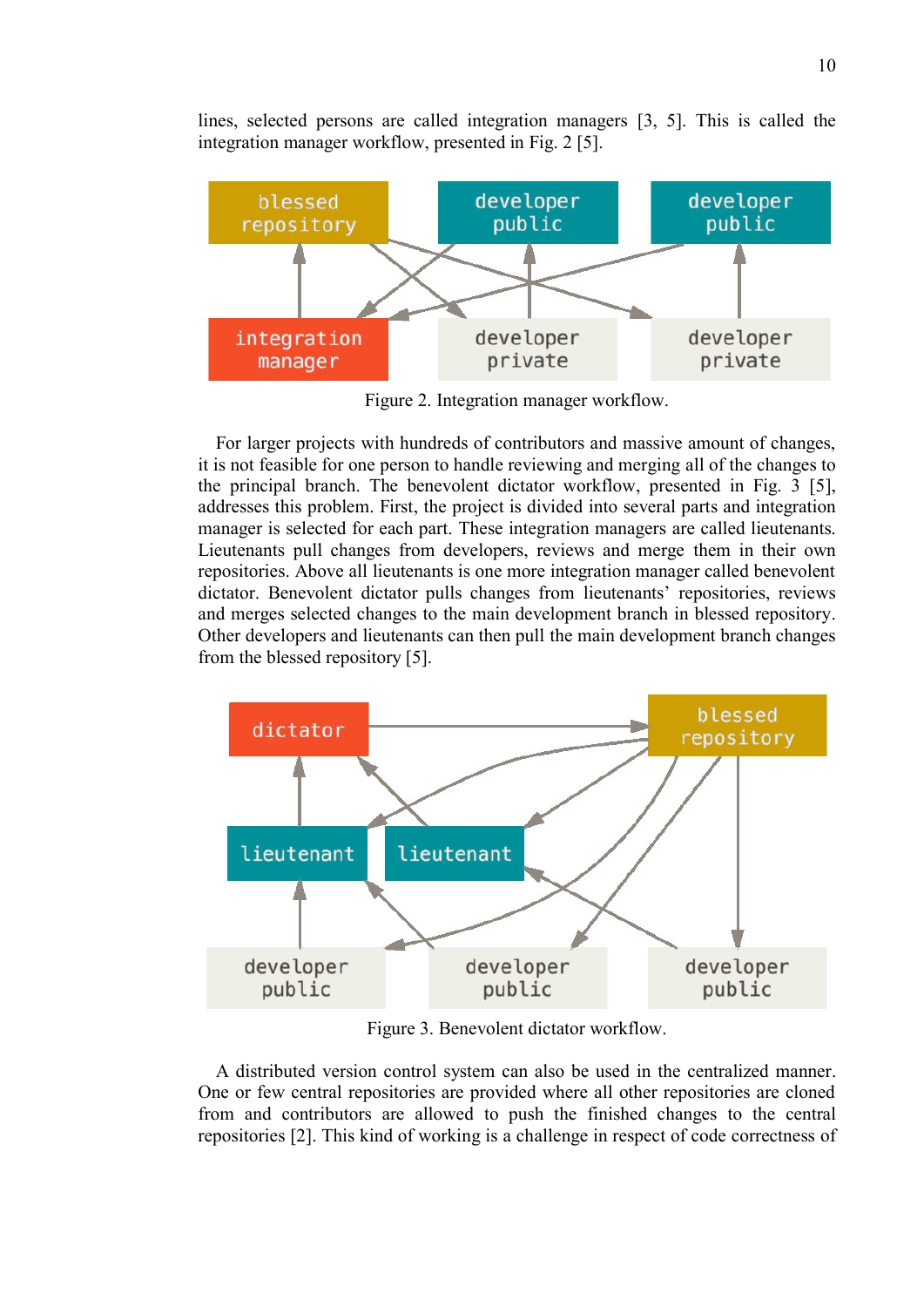changes. For ensuring it, usually some kind of staging branches and more complicated code review methods and tools are used.

In centralized version control, the code correctness of changes has to be ensured by the professionalism of trusted contributors and by following quality terms agreed by them. In distributed version control systems, the correctness of changes relies heavily on the professionalism of the person responsible for each principal branch.

There are also differences between centralized and distributed version control in respect of content stored. Differences come most obvious when binary files are stored in version control. Version control systems use methods like storing only the differences and compressing to keep history data as space saving as possible. These methods work very well most of time, but not for binary files. Binary files do not usually compress efficiently and differences between versions can be substantial. This causes the storage space needed for history data to increase rapidly when large binary files are stored in version control and modified often. This kind of overhead is not a problem for centralized version control system since history data is only stored in central master repository, but in distributed version control system the overhead is paid in all of the local repositories [2].

Another thing where binary files do not perform well is merging. Essentially one cannot take two binary files developed parallel to each other and merge them to get one binary file with all of the changes. Development of binary file needs to be linear. In centralized version control systems, this can be achieved by the lock system in the central master repository that enables only one person at the time to edit each binary file in given branch. In distributed version control systems, the linear development of binary files has to be achieved by agreement between contributors, because the distributed version control system cannot provide the lock system [2].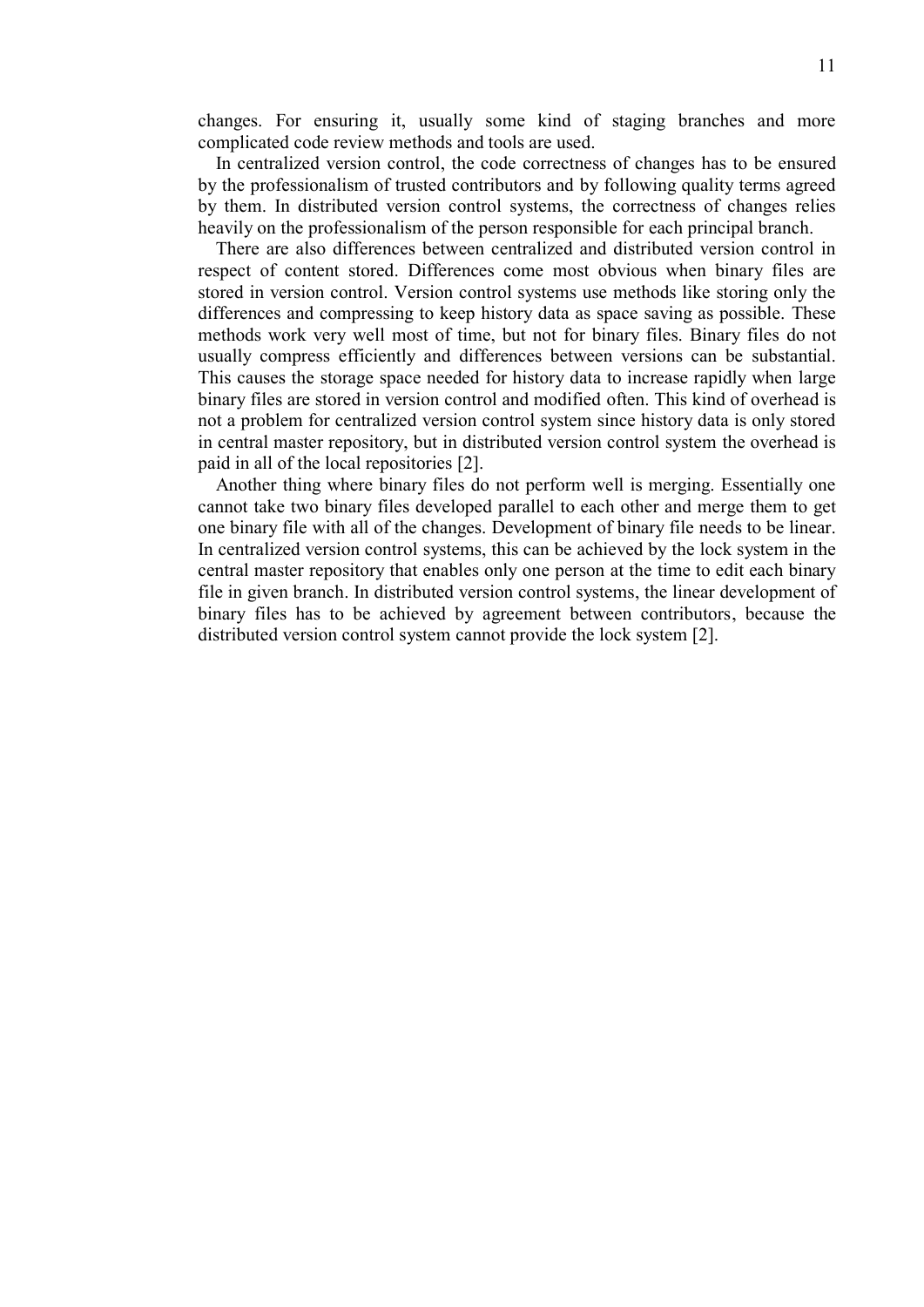## **3. VERSION CONTROL SOFTWARE**

The most popular open source version control software are CVS, Subversion, Git and Mercurial. From these CVS and Subversion, represent centralized version control systems. Git and Mercurial fall under distributed version control systems.

CVS or Concurrent Versions System is the oldest of the four and can be considered as a baseline for open source version control software where all others are compared. CVS provides the basic functions of version control software, but not much more. Nevertheless, CVS is still popular in legacy projects because it is stable, does the job and migrating to new version control software is no minor effort.

Subversion was created to be the successor of CVS, to improve its features and to add much more, while staying as similar to CVS as possible. This helped Subversion achieve firm place among version control software and to attract a substantial user base. Currently, Subversion is the most popular centralized open source version control software [6].

Git and Mercurial development started after the free offering of Bitkeeper, the version control software used in Linux kernel development at the time, was discontinued. Both projects had a similar aim, to offer distributed, free and lightweight version control software to replace Bitkeeper, especially in Linux kernel development. The Linux kernel project selected Git and doing so secured steady foothold for it among open source version control software. Between Git and Mercurial, Git is currently more popular. The offering of both is quite similar and there is no clear agreement in which one is better. Git is widely considered more powerful in advanced use, while Mercurial is considered easier to learn and to have better Windows support.

#### **3.1. Repository operations**

Even when all of four selected version control software provides the basic functions of a version control system and the respective characteristic of its centralized or distributed nature, there are major differences between them. This can be clearly seen if version control systems are compared in respect how advanced their repository operations are. This comparison is presented in Table 1 [7].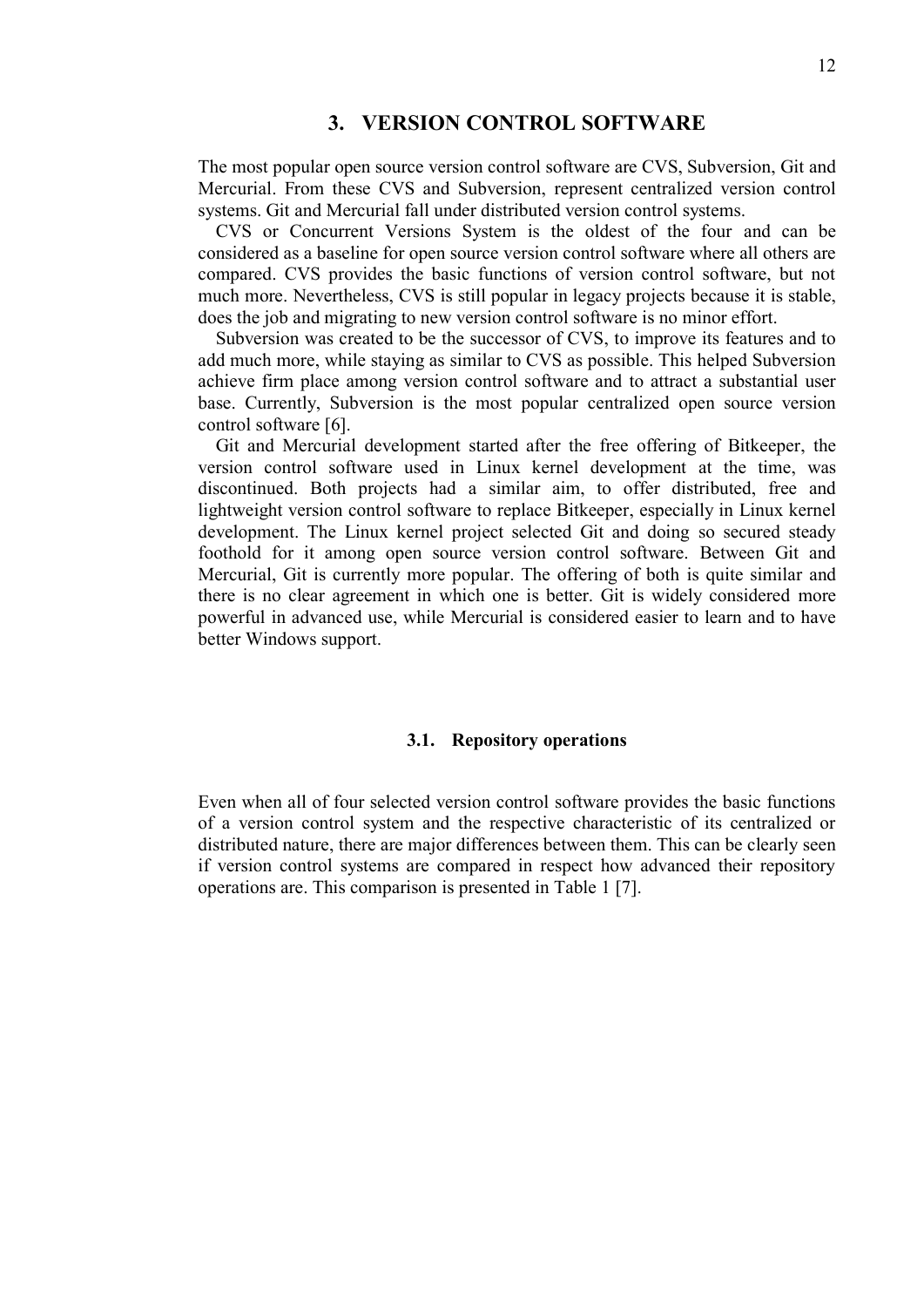| <b>Repository Operations</b>               | <b>CVS</b>     | <b>Subversion</b> | Git     | <b>Mercurial</b> |
|--------------------------------------------|----------------|-------------------|---------|------------------|
| <b>Atomic Commits</b>                      | N <sub>o</sub> | Yes               | Yes     | <b>Yes</b>       |
| Files and Directories Moves or Renames     | No             | Yes.              | Limited | Yes              |
| Intelligent Merging after Moves or Renames | N <sub>o</sub> | N <sub>o</sub>    | No      | <b>Yes</b>       |
| <b>File and Directory Copies</b>           | No             | Yes.              | No      | Yes              |
| <b>Remote Repository Replication</b>       | <b>No</b>      | Yes, via tool     | Yes     | <b>Yes</b>       |
| Propagating Changes to Parent Repositories | No             | Yes, via tool     | Yes     | Yes              |
| <b>Repository Permissions</b>              | Limited        | Yes               | Limited | Limited          |
| Changesets' Support                        | No.            | <b>Yes</b>        | Yes     | Yes              |
| Tracking Line-wise File History            | <b>Yes</b>     | Yes               | Yes     | <b>Yes</b>       |

Table 1. Version control software repository operations comparison.

Atomic commits are very important for the stability of version control software. CVS is the only one of the four not to support atomic commits. This means that CVS repository can be left in inconsistent state if the commit operation is interrupted. Part of change implemented and other parts not. Not supporting atomic commits can cause serious problems if version control software is run in an unstable environment.

Moving and renaming of files and directories under version control is not the same as in the normal file system, but the history of the changes has to be preserved. CVS not supporting this causes projects using CVS to lose great deal of history data and crippling the very essence of version control if renames or moves are frequent. From the rest, Subversion and Mercurial support this feature and Git has only limited support for renames. In Git, renames are not recorded as such but renamed files are detected by the similarity of the file. This can cause problems if the object changes significantly and it is renamed at the same time.

Intelligent merging after moves and renames is supported, if the system can correctly merge changes done to the original object to the renamed or moved object. For example, two branches are created, master branch and the bug fix branch. The master branch includes change that renames the object and the bug fix branch includes a change that modifies the content of the object. When the bug fix branch is merged to the master branch, changes done to the object in the bug fix branch should then be visible in the renamed object. If version control software does not support this feature, in a project where renames are frequent and developers are not aware that this feature is not supported, it can lead to a number of costly conflicts.

Like moving and renaming objects under version control, copying emphasis the same factor, is the change history preserved? This is more of a nice to have feature than one that leads to trouble. Copying files under version control can be found useful if there is need to have two different files derived from one file in the same branch. For example, two different compilation configuration files are needed, but only with minor adjustments. In this case, it makes sense to make a copy of the original file and make the needed adjustments to the copy. If file copying was supported by version control software, both files would have full change history, but if it was not supported, the copy has only the history of changes done after the copy was created.

Ability for remote repository replication and propagating changes between repositories is especially important in geographically divided projects. Distance in physical world usually means bigger latency in network traffic and slower the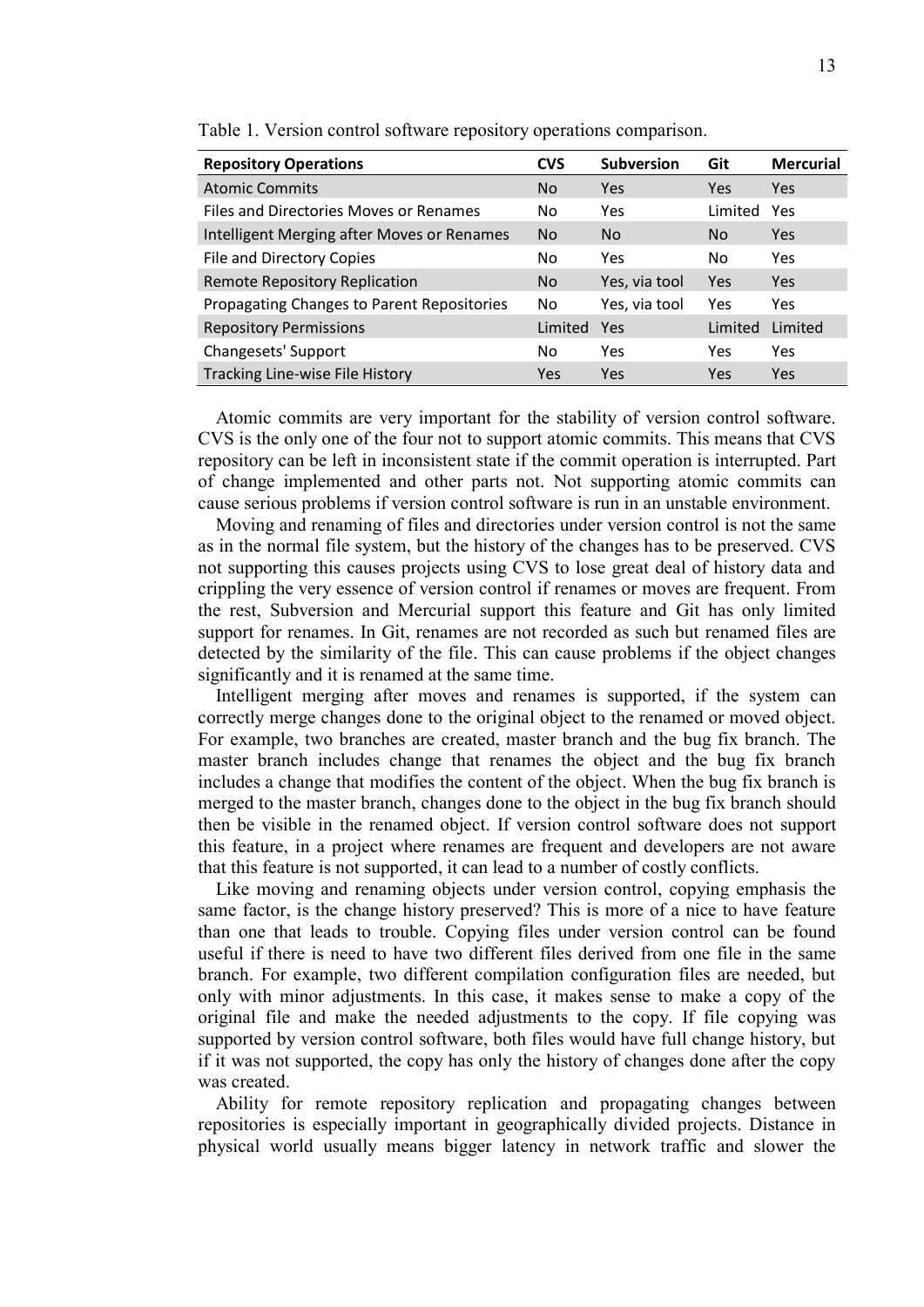connection to the repository is more time it takes to make even the simplest operations with the version control software. This can be solved by replicating the local master repository for each production site and propagating changes between them. This way the latency is only between replicated master repositories and does not affect the user of the version control system. Naturally, this is not a problem with distributed version control since all contributors have their own local repository and can use version control regardless of network connection.

Defining different permission to different users to different parts of the repository can sometimes be important. For example, project might contain parts of software that only accredited developers should modify. In distributed version control, it is not possible to restrict developers from doing and to committing changes to the restricted parts of the software. The only way to restrict changes is not to include unwanted changes in the principal branch, but this does not restrict developers from sharing unofficial changes with each other. Even if this kind of sharing does not affect the principal branch, it can lead to situations where other changes are dependent on unofficially developed changes.

Changeset is a way to group number of modifications, which are relevant to each other and modify a single or multiple files, to one atomic change. In Subversion, Git and Mercurial changesets are created on each commit. In CVS, changes are file specific and changesets are not supported. Changesets enable much easier way of sharing complete solutions or fixes instead of sharing number of separate changes to different files.

## **3.2. Technical Status and Interfaces**

Considering technical status CVS, Subversion, Git and Mercurial are all at a good level. The comparison of version control software technical status is presented in Table 2 [7]. All four software are mature. Documentation is widely available and extensive. Although Git documentation can be confusing at times. Mercurial excels in the ease of deployment, providing binary packages for all popular platforms. CVS and Git come near behind, Git needing some extra work when used with Windows. Subversion is not as simple to install, server side requires additional installation of its own proprietary server or the Apache 2 module.

| <b>Technical Status</b>   | CVS              | <b>Subversion</b> | Git              | <b>Mercurial</b> |
|---------------------------|------------------|-------------------|------------------|------------------|
| Documentation             | <b>Excellent</b> | Very good         | Good             | Very good        |
| Ease of Deployment        | Good             | Moderate          | Good             | Excellent        |
| <b>Command Set</b>        | Good             | Good              | Excellent        | Good             |
| <b>Networking Support</b> | Good             | Very good         | <b>Excellent</b> | Excellent        |
| Platform support          | Good             | Excellent         | Good             | Excellent        |

Table 2. Version control software technical status comparison.

The real difference in technical status can be found when investigating the command set and platform support. Even though they all have good command sets,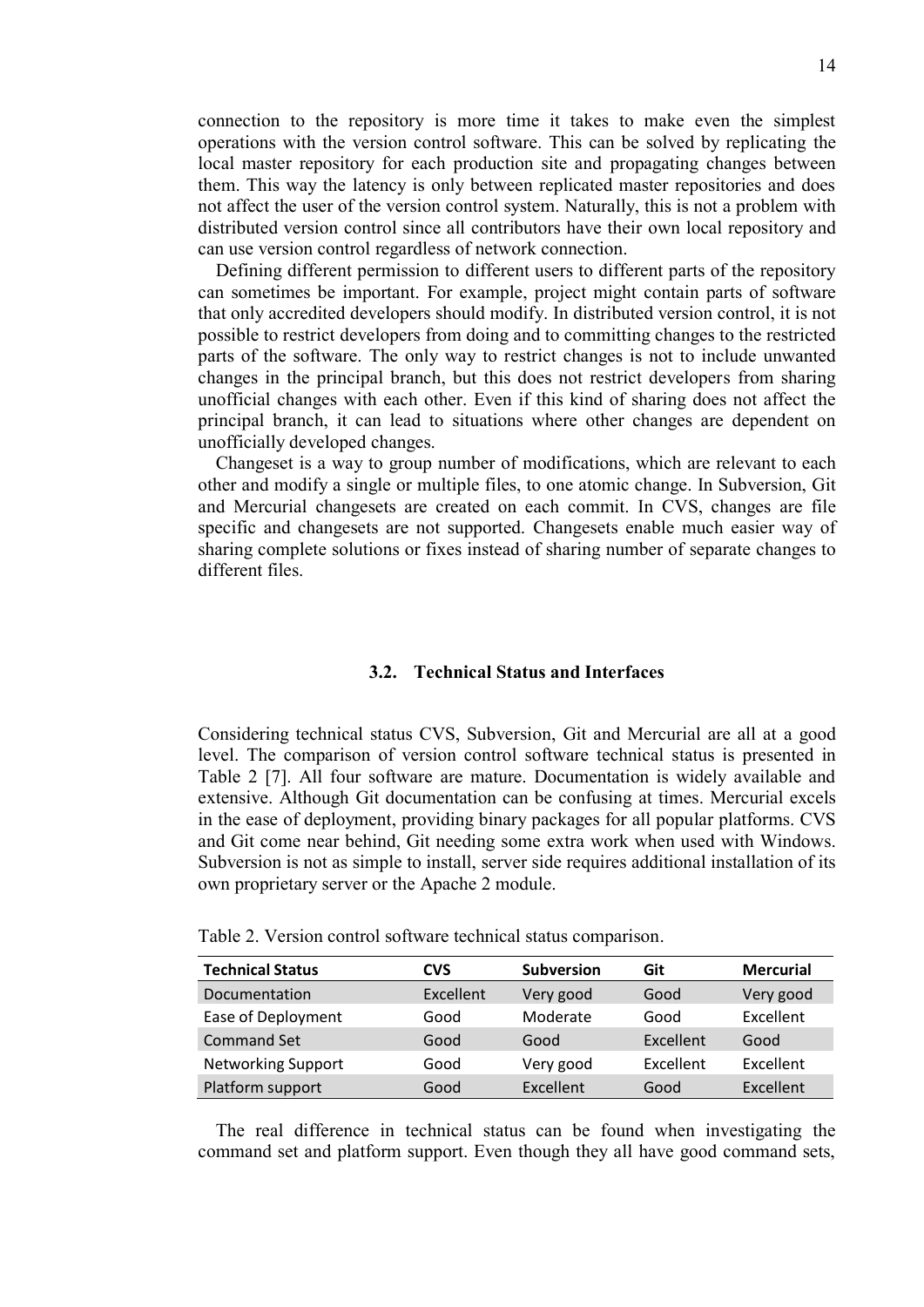Git goes further and provides a very feature rich command set. This is usually stated as the tipping point in favor of Git.

Subversion and Mercurial support the most common operating systems effortlessly. CVS also supports most platforms on the client side, but the server is designed to run on UNIX derived operating systems. Git supports UNIX derived platforms well, but need extra effort to run on Windows.

When using any software, interface is important. Comparison of interface availability is presented in Table 3 [7]. CVS, Subversion, Git and Mercurial all provide a command line interface. This is a very important feature considering automation. In addition to this, there are web interfaces and normal graphical user interfaces available for all four, included either in the basic installation or as an additional package.

Table 3. Availability of version control software user interfaces.

| User Interfaces                           | <b>CVS</b> | <b>Subversion</b> | Git | Mercurial |
|-------------------------------------------|------------|-------------------|-----|-----------|
| Availability of Web Interface             | Yes        | Υρς               | Yes | Yes       |
| Availability of Graphical User-Interfaces | Yes        | Yes               | Yes | Yes       |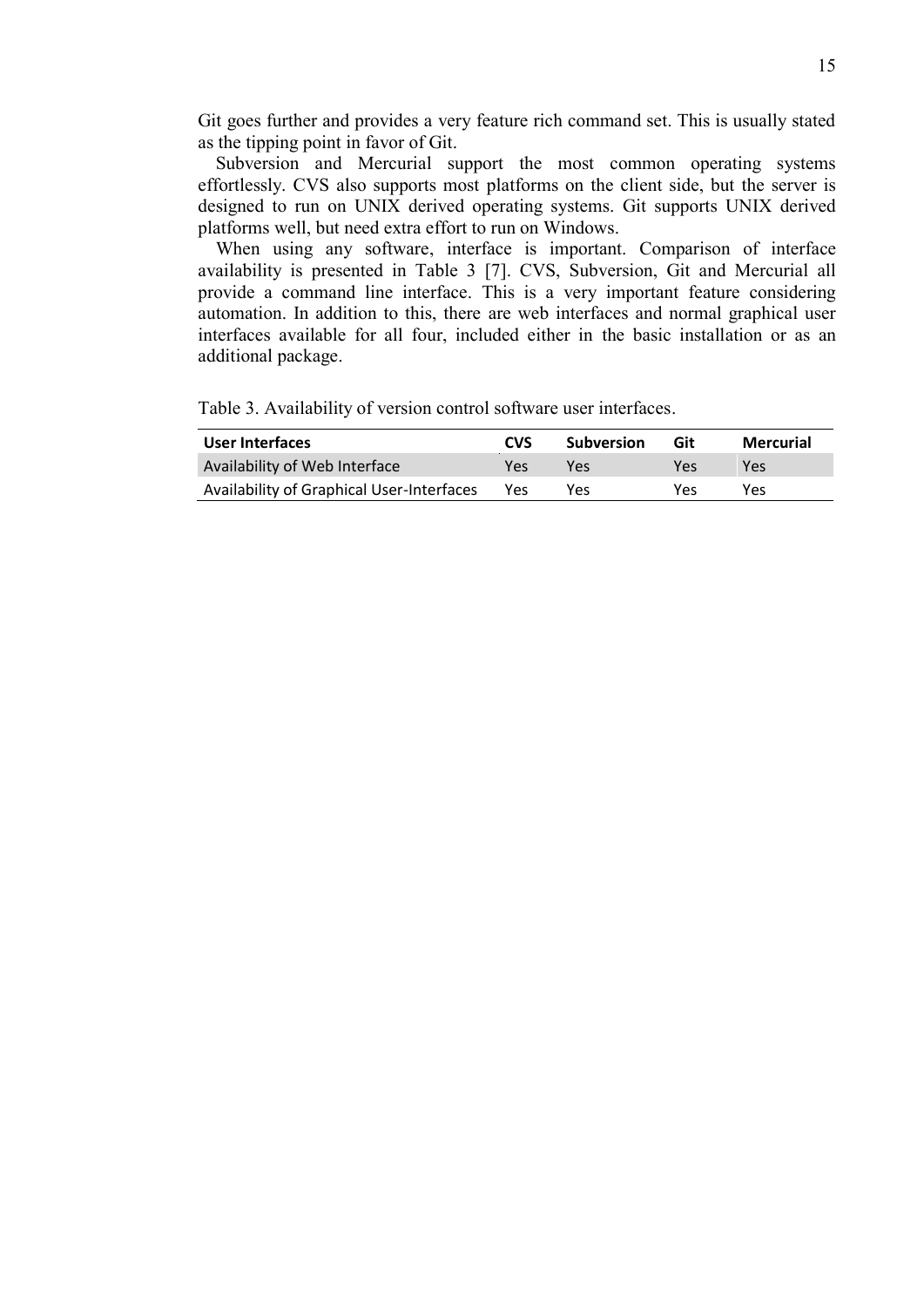#### **4. PROJECT DEMANDS FOR VERSION CONTROL SYSTEM**

Version control systems are mostly used in software projects and characteristics of software projects have much variance. Software projects can be open source community projects, closed source commercial projects or something in between. They vary from local projects where all developers work in the same physical space to geographically divided multisite projects. Software projects can be small or large in respect of developers and amount of code. Project developers can use variety of operating systems, and tools used in project has to provide support for those, or the project might dictate the supported operating systems. Naturally, this variation of software projects also reflects to the requirements of version control systems and therefore it is important to map the special needs of each major characteristic.

#### **4.1. Open and closed source projects**

The key for a successful open source project is building up a community. This sets certain demands for the version control system. The version control system should be easy to learn, so it would not discourage anyone from participating. Sharing and developing the solutions and bug fixes together is essential, therefore sharing code changes should be effortless [8]. On the other hand, no one except the project owner and separately selected people can be considered as trusted developers and granted full access to the master copy of the project. The version control system should be able to handle this restriction without sacrificing other usability.

Ease of sharing clearly points towards distributed version control systems. From distributed version control software, more gently sloping learning curve favors Mercurial. Restricting access is easy with centralized version control systems and with distributed version control systems the master copy can be protected by using principal branches. Considering these facts, it can be said that Mercurial provides very good support for the characteristics of open source software project, Git good support and Subversion and CVS moderate.

Closed source projects are different. Only selected developers are allowed to participate in the project. These selected developers are trusted with access to the master copy of the project and expected to create quality changes. An easily approachable version control system and effortless sharing is nice to have features, but not specially demanded by the nature of closed source development. Overall, there are no special demands for version control software, derived from the nature of closed source software project. Therefore, CVS, Subversion, Git and Mercurial can be considered to provide very good compatibility with the characteristic demands of closed source project.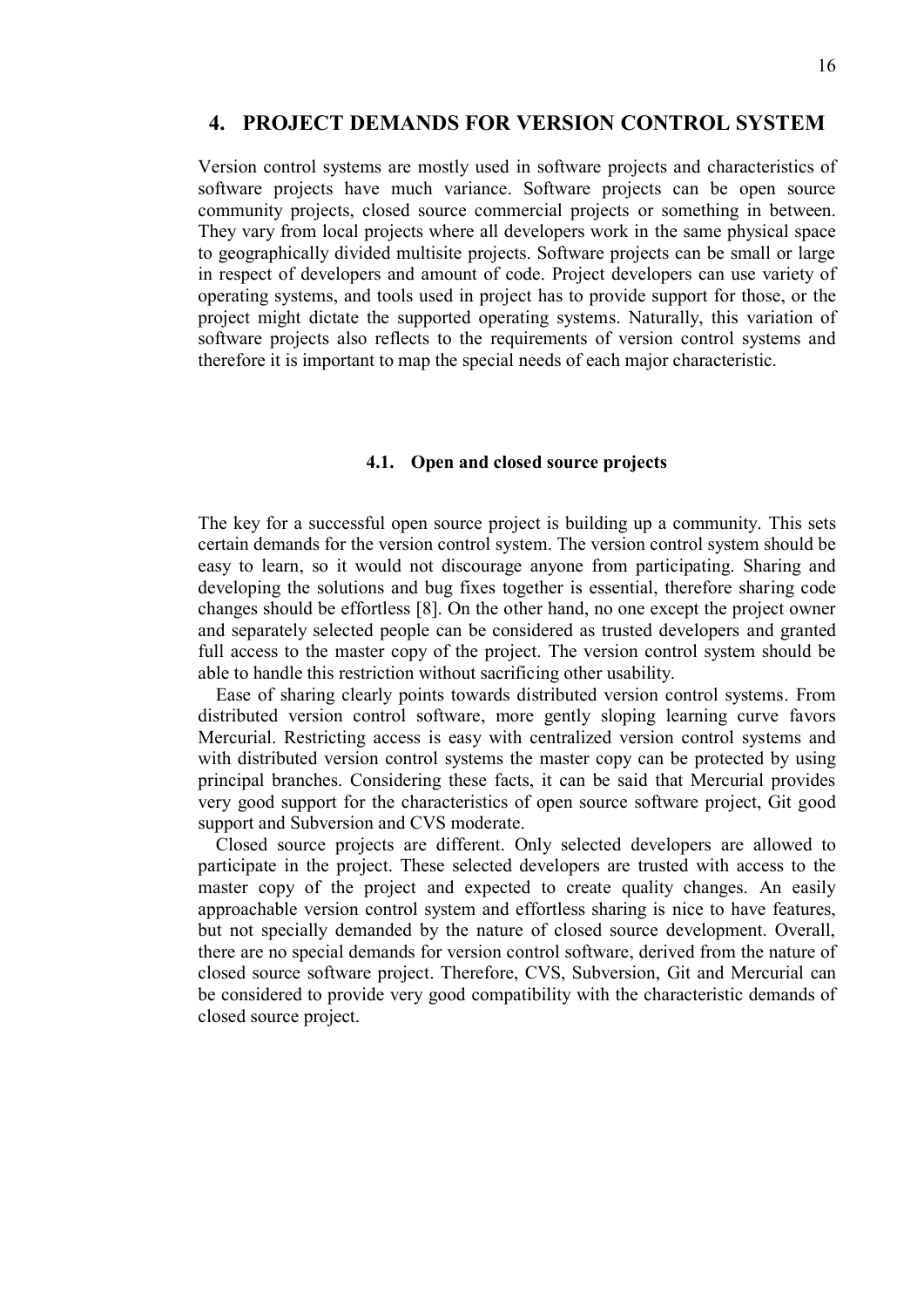#### **4.2. Local and multisite projects**

When considering the demands for a version control system in respect of local and multisite software projects the situation is quite similar to comparing closed and open source development. Local software projects do not enforce any special needs for version control software. Multisite projects either need fast and reliable connections to the central repository or good support for repository replication.

Support for repository replication rules out CVS and while Subversion supports replications via separate tool it is not at the same level of comfort as with Git and Mercurial. This leads to conclusion that, CVS, Subversion, Git and Mercurial provide very good support for the characteristic needs of local software project. Git and Mercurial provide very good support for the characteristics of multisite project, Subversion moderate and CVS poor.

#### **4.3. Small, medium and large amount of code**

If it is known from the start, that the project is going to be small in respect of the amount of code, the ease of deployment is essential. For example, if the intention is to maintain a set of small scripts, it is an overshoot to set up a central master repository and run server software to provide access to it. It makes more sense to have a local repository that is easily shared if necessary. The minimal setup and ease of sharing favors distributed systems. From medium to large projects, all version control systems are usable.

Git and Mercurial are distributed version control software and can be considered to offer very good support for the small project characteristics. CVS and Subversion are centralized version control software, require client server setup, and therefore offer only moderate support for the characteristics of projects with small amount of code. CVS, Subversion, Git and Mercurial all suits projects with medium to large amount of code well, so the compatibility with those kinds of projects can be considered very good.

#### **4.4. Number of developers**

In projects with few developers, the situation is like in projects with a small amount of code. It is unnecessarily time consuming to setup the central master repository when sufficient version control system can be achieved with distributed version control using local repositories and sharing changes between them. From that, we can conclude that Git and Mercurial provide very good support and CVS and Subversion only moderate support for the characteristics of project with few developers.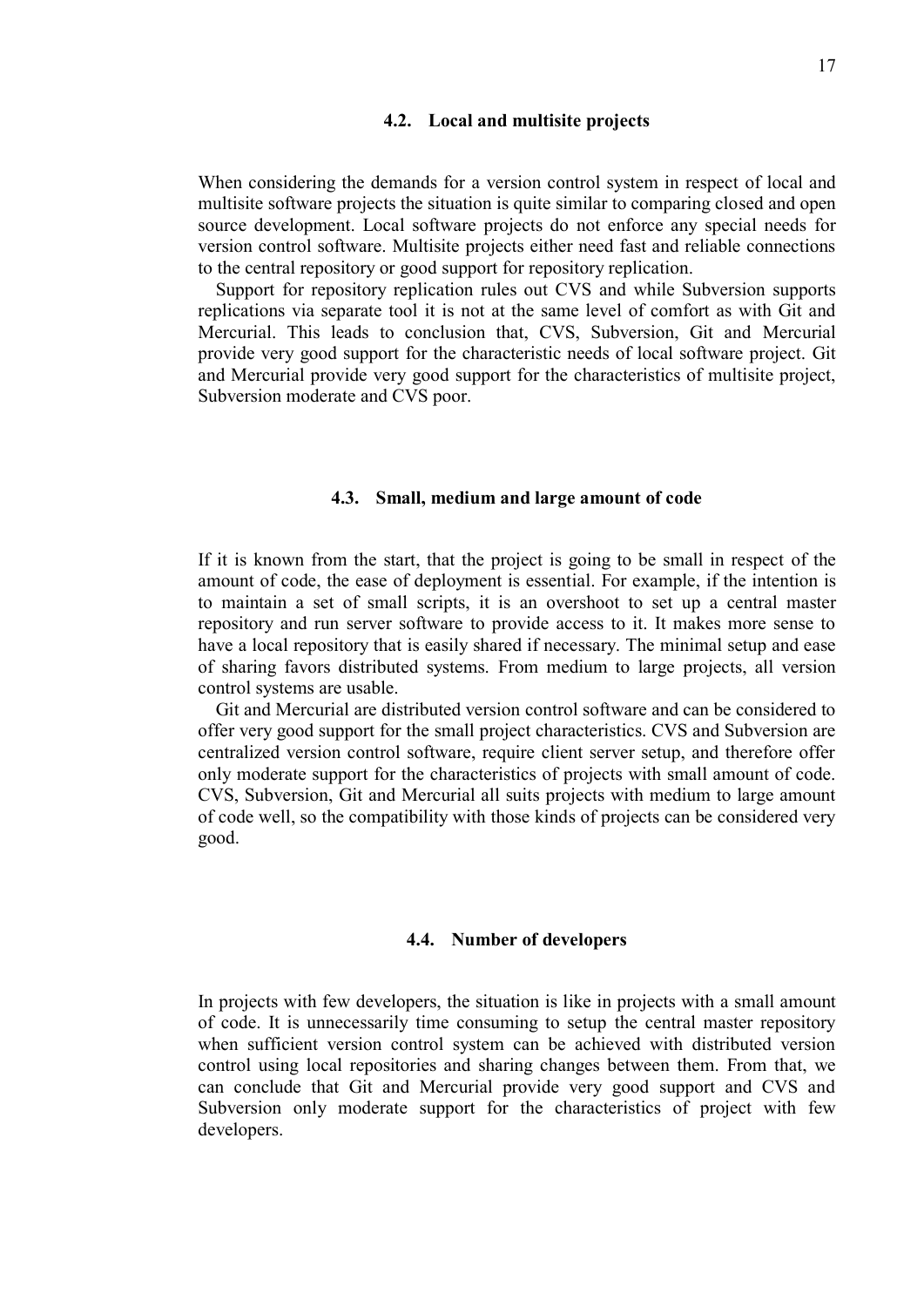In projects with large numbers of developers, the amount of network traffic and server load, caused by developers using the version control system can grow to be substantial. Using the distributed version control system and local repositories reduces the network traffic and the server load to minimum, because most of the version control actions are handled locally. Therefore, it can be said that Git and Mercurial compatibility with the characteristics of project with large amount of developers is very good while CVS and Subversion are only moderate compatible.

#### **4.5. Platform support**

Wide platform support is essential requirement for version control software, if it cannot be dictated, what operating system all involved developers should use. In centralized systems, server side support and client side support has to be considered separately. Subversion has better server platform support than CVS, which does not really support Windows on the server side. CVS and Subversion both, have good platform support on the client side. From distributed version control software, Mercurial has better Windows support than Git, while both support UNIX derived platforms well. Therefore, Subversion and Mercurial platform support can be considered very good, while the lack of real Windows support drops CVS and Git platform support from very good to good.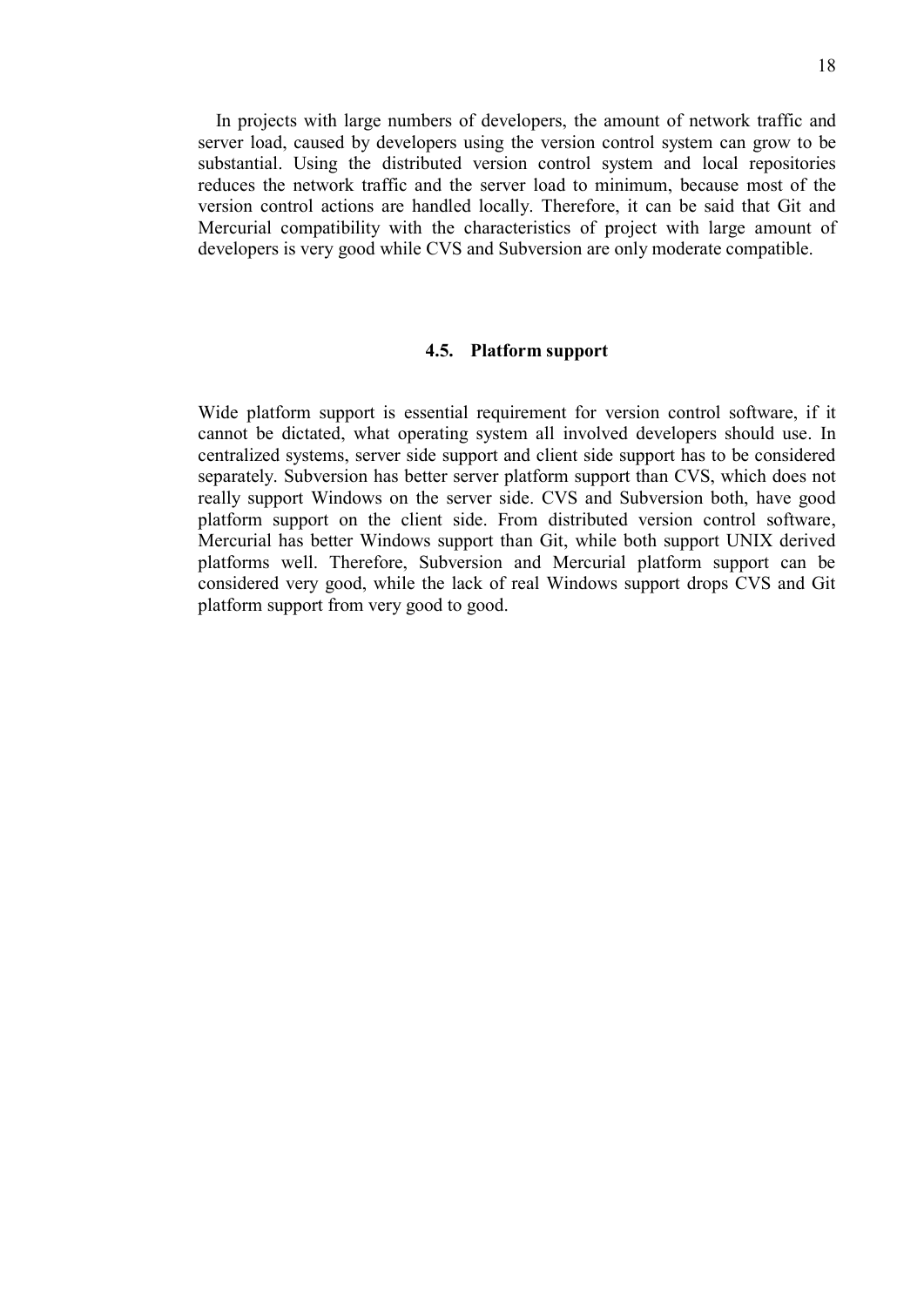## **5. MAPPING SUITABLE VERSION CONTROL SOFTWARE**

When mapping the version control software that suits the needs of the specific project, the easiest way is to start by defining major characteristics of the project. For example, the project is a large open source project with plenty of developers, all using Linux, located in various countries. Then by using Table 4, derived from the project demand analysis and showing the comparison of version control software towards project characteristics, it is easy to rate different software in order. In this case, Mercurial would be the best choice, Git coming second then Subversion and CVS.

| <b>Project characteristic</b> | <b>CVS</b> | <b>Subversion</b> | Git       | <b>Mercurial</b> |
|-------------------------------|------------|-------------------|-----------|------------------|
| Open source project           | Moderate   | Moderate          | Good      | Very Good        |
| Closed source project         | Very Good  | Very Good         | Very Good | Very Good        |
| Local project                 | Very Good  | <b>Very Good</b>  | Very Good | Very Good        |
| Multisite project             | Poor       | Moderate          | Very Good | Very Good        |
| Small project                 | Moderate   | Moderate          | Very Good | Very Good        |
| Medium/Big project            | Very Good  | Very Good         | Very Good | Very Good        |
| Few developers                | Moderate   | Moderate          | Very Good | Very Good        |
| Plenty of developers          | Moderate   | Moderate          | Very Good | Very Good        |
| Platform support              | Good       | Very Good         | Good      | Very Good        |

Table 4. Version control software compatibility comparison.

Mercurial clearly stands out in Table 4 with very good support for all major characteristics. Actually, just by looking at Table 4, Mercurial seems like an obvious choice for any project. However, individual projects might have technical needs that can justify selecting version control software that does not have as high marks in compatibility comparison. Technical differences not considered in compatibility comparison presented in Table 5 [7].

Table 5. Technical differences of version control software.

| <b>Feature</b>                             | <b>CVS</b>     | Subversion Git |                | <b>Mercurial</b> |
|--------------------------------------------|----------------|----------------|----------------|------------------|
| <b>Atomic Commits</b>                      | N <sub>0</sub> | Yes            | Yes            | <b>Yes</b>       |
| Files and Directories Moves or Renames     | No             | Yes            | Limited        | Yes              |
| Intelligent Merging after Moves or Renames | <b>No</b>      | No.            | N <sub>0</sub> | <b>Yes</b>       |
| <b>File and Directory Copies</b>           | N <sub>0</sub> | Yes            | No             | Yes              |
| <b>Repository Permissions</b>              | Limited        | Yes            | Limited        | Limited          |
| Changesets' Support                        | No             | Yes            | Yes            | Yes              |
| Documentation                              | Excellent      | Very good      | Good           | Very good        |
| Command Set                                | Good           | Good           | Excellent      | Good             |

Mapping the most suitable version control system using Tables 4 and 5 can be achieved by first rating different version control software in order by using Table 4. Table 5 can then be used to rule out version control software or to change the order of them. In earlier example, we got from top to bottom order, Mercurial, Git,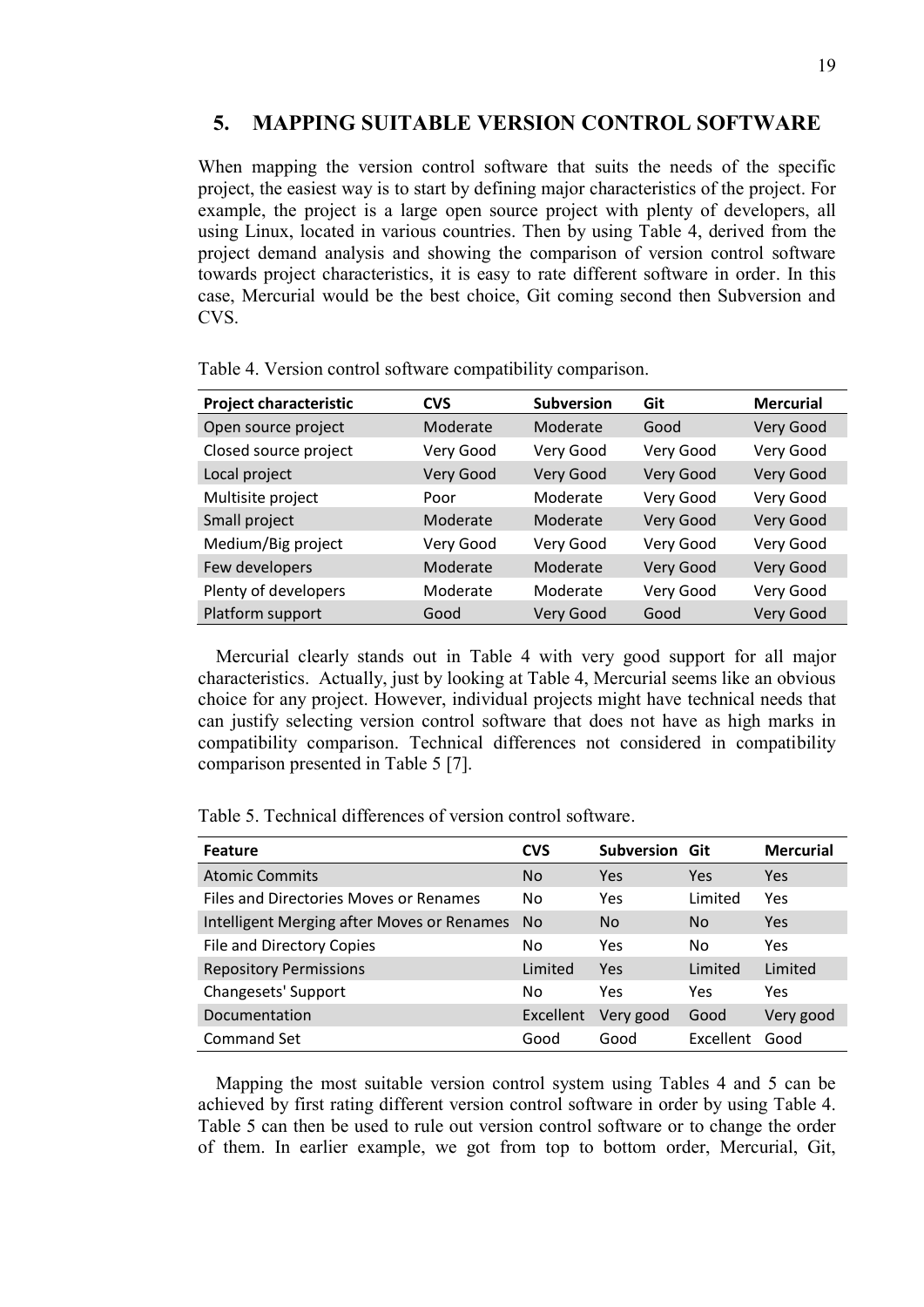Subversion and CVS in the last place. Let us say that a project environment is such that atomic commit support is needed and we want to emphasize a feature rich command set. Atomic commit requirement, rules out CVS and feature rich command set moves Git before Mercurial, the order now being Git, Mercurial, and Subversion at the last place.

In addition to the factors covered by using Table 4 and 5, it is advised to further analyze the project for other factors that can influence the matching of the software project with optimal version control software. These factors can be related, for example, to the project personnel, the content that is going to be stored in version control, availability and cost of needed hardware. Defining factor being that outcome, when paired with any of the version control software, cannot be defined as good or bad, but have to be evaluated case by case. One good example is binary files. If the software contains numerous binary files and those are going to change a lot, it leads the history data of the repository to crow quite large. When using centralized version control, this overhead is paid only once but with distributed version control, it is paid in every local repository. This might or might not be an issue depending on the hardware the project has available.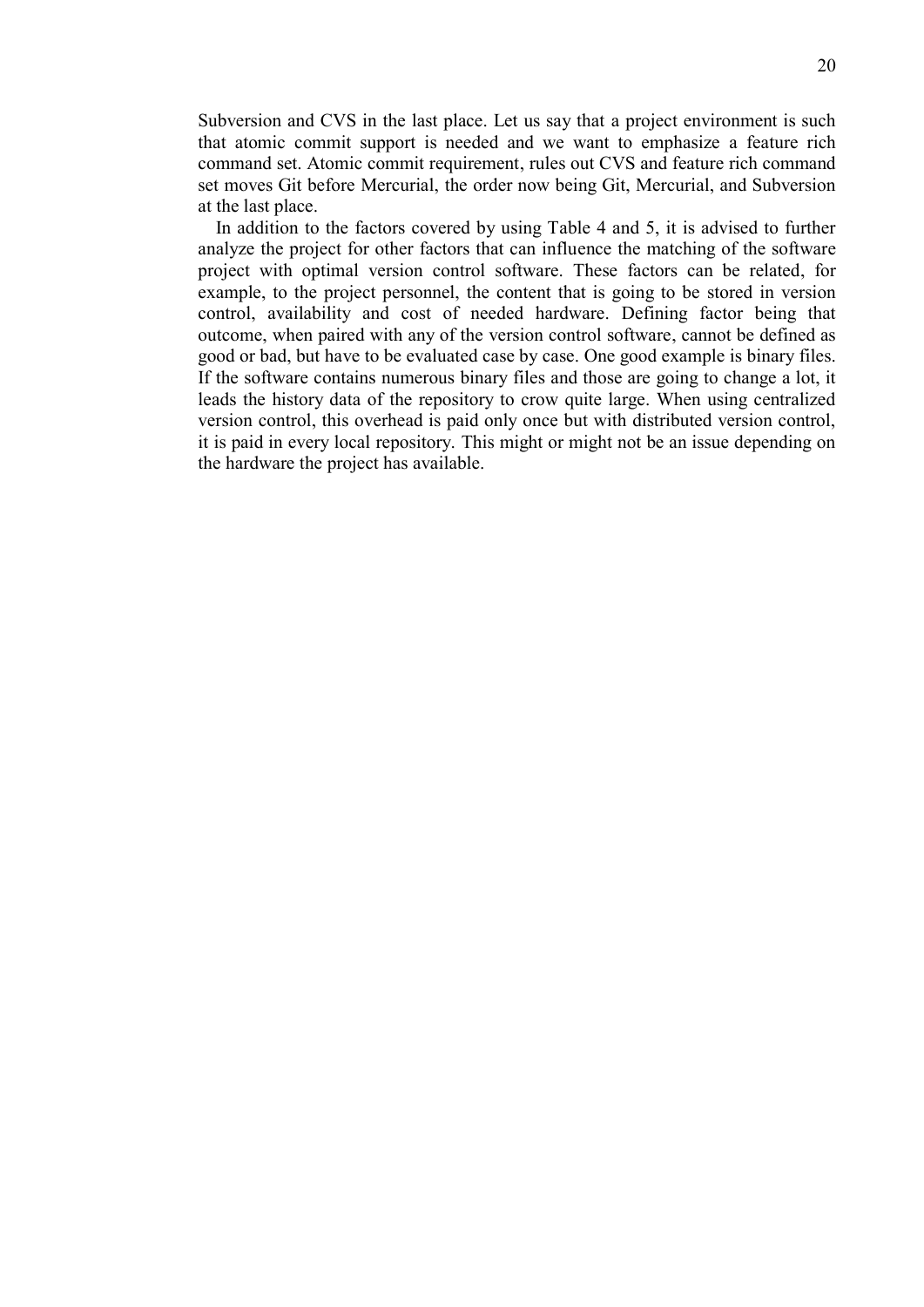### **6. CONCLUSION**

This Bachelor thesis provides background information on version control systems and goes through the basic concepts. This was achieved with brief introduction in Chapter 2 and by deepening the understanding when new item was introduced. The second goal was to differentiate and categorize the main version control system types. This was done by investigating the way the version control systems handle repositories and by categorizing the version control systems into centralized and distributed version control systems. Third goal was to provide unbiased technical comparison of the four most popular open source version control software. To achieve this, comparable technical details were collected into tables for easy comparison and the main differentiators explained more carefully. Fourth goal was to provide a way to map a suitable open source version control software for a software project. This was achieved by defining the major characteristics of different software projects. Then the needs of each characteristic was paired with the technical features of the version control system and the version control software that best supports these specific features. Project characteristics and the level of version control software support was then paired and collected into table that can be used rate version control software by a project definition. Second table was collected from version control technical details that are not covered by the needs of projects major characteristics, but has to be considered case by case. The open source version control software suitable for specified project can then be derived by using these two tables. Considering all defined goals were met, this thesis can be seen successful. Although, for finding the optimal open source version control software for a software project, additional research might be needed.

From the technical comparison of the four most popular open source version control software, it can be seen, that CVS is no more up to bar with the others. In hindsight, one could argue that CVS could have been left out and replaced with more modern version control software. On the other hand, including CVS in comparison that clearly states its shortcomings compared with the other options might encourage CVS users to migrate to use something more modern and powerful.

For future work, interesting aspect would be to find out why Git is more popular than Mercurial, while the version control software technical comparison and the compatibility comparison presented in this thesis suggest that Mercurial is more optimal choice for most projects. Is the popularity of Git only because of its position as the version control software used in Linux kernel development or is it there technical superiority that favors Git? Future work could also extend the comparison to include more version control software or closer examination of software projects to find out more characteristics and needs that software projects impose on version control software. This could be done by examining actual software projects.